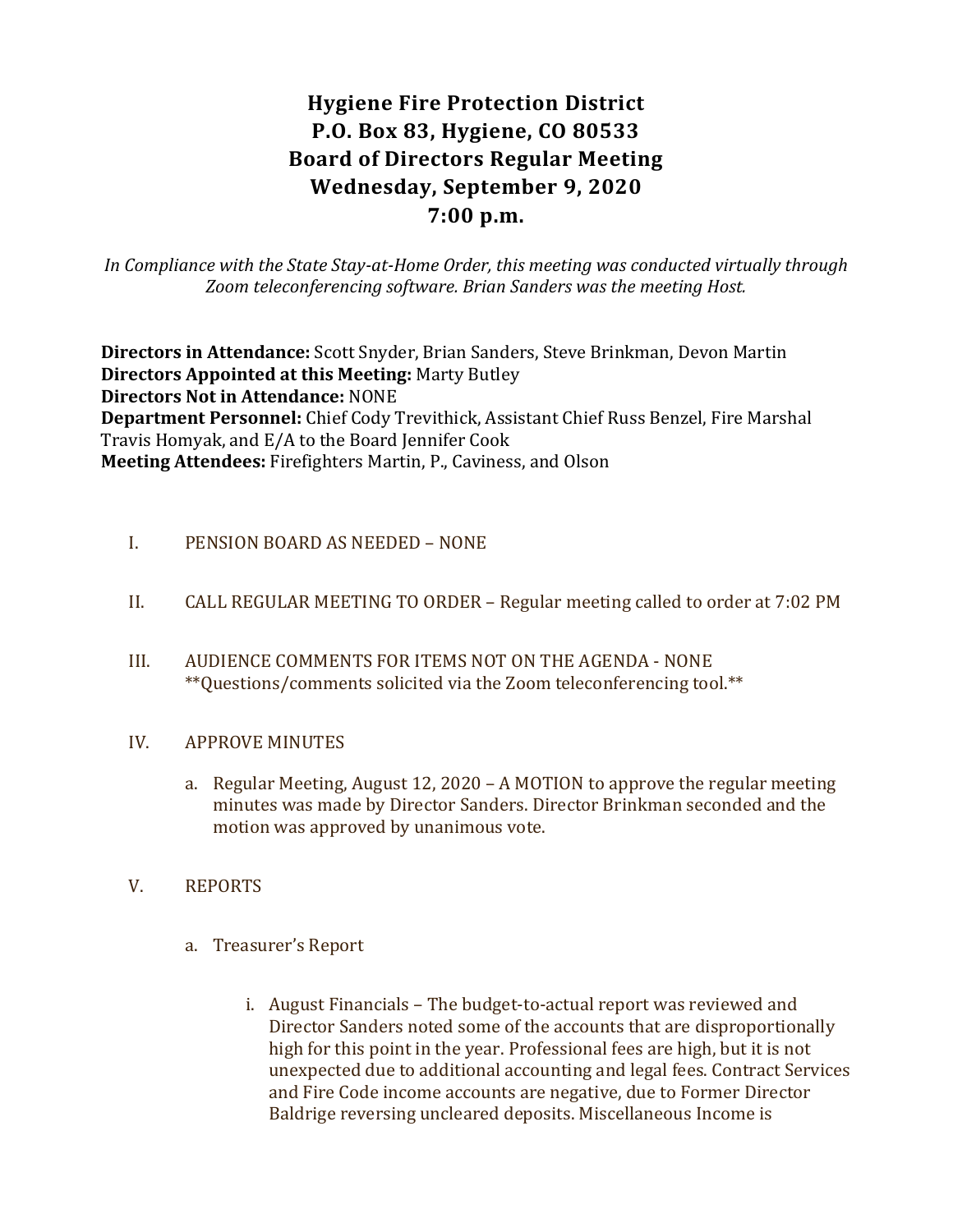significantly higher than budgeted because unreconciled expenses were added back when we closed two of our bank accounts.

- 1. Director Sanders is signed up for access to the Department of Local Affairs (DOLA) website.
- 2. The new Bank of the West portal is active.
- 3. HFPD Bookkeeper Vicki Tiedeman has recently put in a lot of work on the finances and Director Sanders wanted to formally recognize her efforts and quality of work. She has been great about helping him get up to speed in his new position as Treasurer and instructing him on the finances, as well as doing some deep dive work on her own to seek out any financial anomalies.
- 4. The CSAFE investment is earning a far lower rate of interest than expected. The rate is currently .31% and generates only about \$28 in interest per month.
- 5. All deployment expenses are being tracked on a spreadsheet and Chief Trevithick is working with Director Sanders to keep it current.
	- At the end of the fire season, Director Sanders would like to do an in-depth review of deployment activity and the revenue to the District. All expenses will be reimbursed by the Federal Government but, at minimum, the District has to front all payroll for deployed members at a the governmentally established rate of pay. By reviewing payroll and all other deployment expenses, we can plan what kind of additional funding we should expect to keep in reserves until we receive reimbursement.
- 6. The annual contribution to the Fire & Police Pension Association (FPPA) is due in the next month.
- 7. Director Brinkman will contact our attorney to get an update on the status of property exclusion expenses.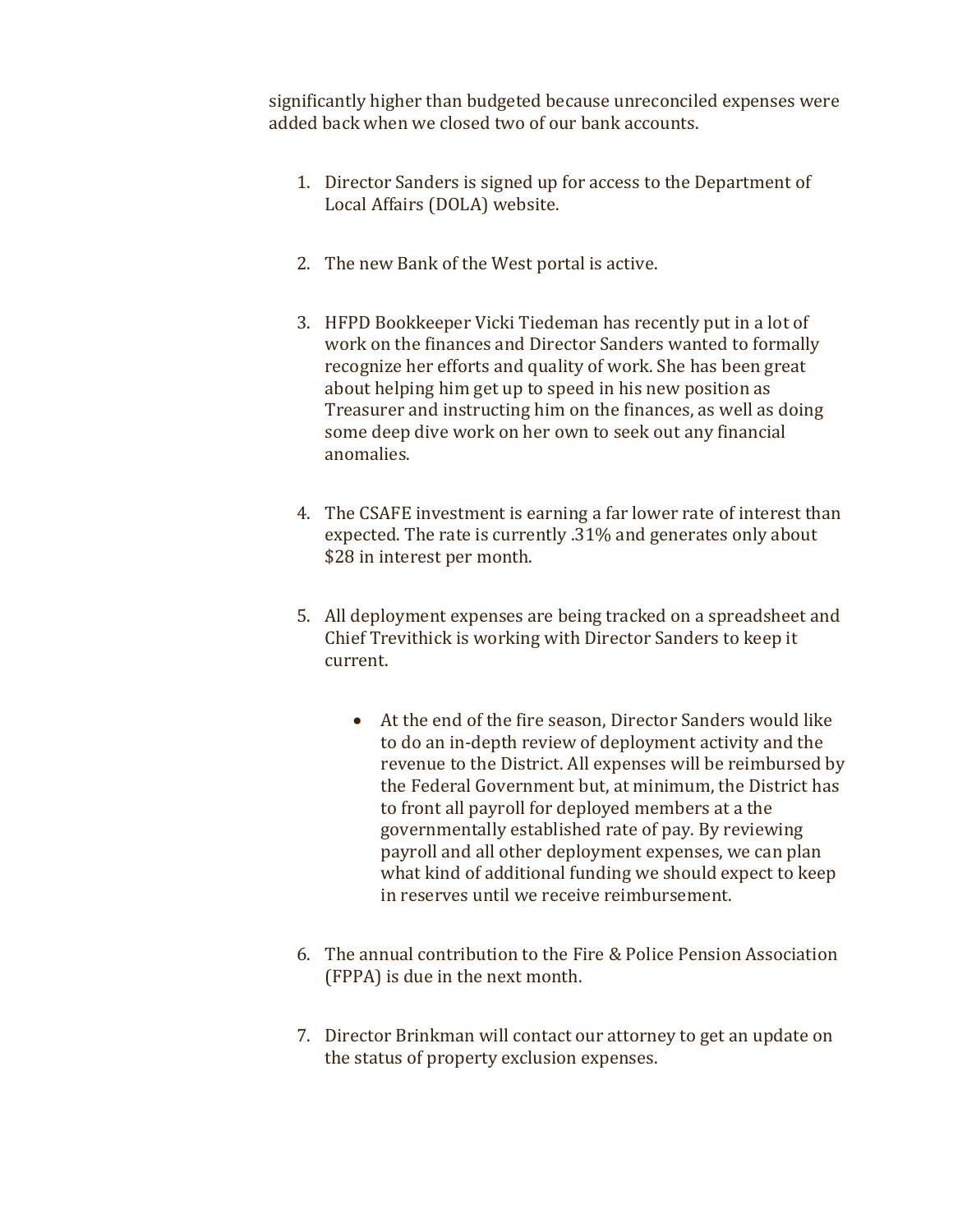- ii. Audit Summary The audit was submitted. The state confirmed that it was received and all audit-related accounting bills have been paid. The professional analysis of our 2019 finances were that there were "no material findings."
	- 1. We are likely to be over the maximum revenue/expense amount of \$750k allowed to file an Exemption from Audit next year, so we will need to budget for another full audit in 2021.
- iii. CPA Search We have decided to contract with the CPA firm of Clausen and Associates to review our financials on a regular basis. A Letter of Engagement has been signed.
	- 1. We will need to budget an additional \$1,000 in 2021 for this service.
- b. Secretary's report
	- i. Upcoming deadlines The first draft of the 2021 budget must be presented at the October Board meeting. Director Brinkman suggested having a special meeting beforehand to discuss it.
- c. Chief's Report
	- i. Run Data In August, there were 29 calls, including 10 for Fire, 10 EMS, and 3 motor vehicle accidents. The average Dispatch-to-en-route times were  $\sim$  1.23-minutes for HFPD, and  $\sim$  3.35-minutes for AMR. On all calls, there was an average of 6 responders, with a minimum of 4, and a maximum of 10. (Very good numbers)
		- 1. On August 26th we were called for a water rescue on McIntosh Lake. HPFD was toned  $\sim$ 3 minutes after Longmont Fire, but was still able to have a jet ski in the water before LFD water units arrived on scene.
			- MacIntosh Lake calls are an interesting situation, because the land surrounding the lake is part of the Longmont Fire District, but the water itself is part of the HPFD response area. Depending on the address given by dispatch for a water rescue, either department could legitimately be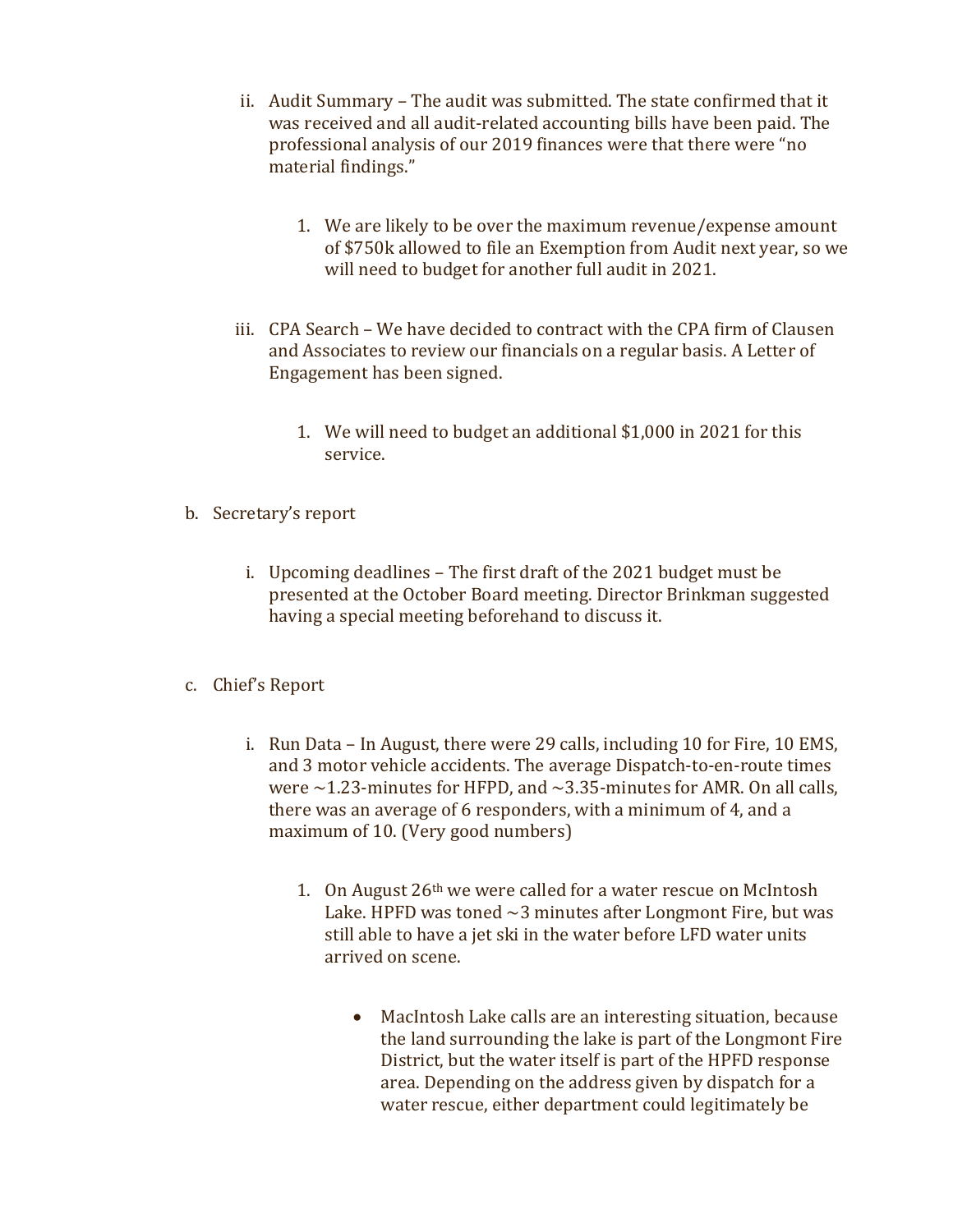toned. There is an old, multi-agency agreement regarding this area, between the Longmont Park Service, Boulder County, Hygiene Fire, Longmont Fire, and a few others. The agreement expired in 2016 and it has not been discussed since. HFPD was asked if we would be willing to give up our involvement in this area but we can get there faster than other agencies, so it makes sense that we would keep it as part of our District. For now, it is unclear which single agency should respond to calls at this location, so HFPD will be toned along with the other agencies on the agreement. The agreement will be review/updated in the Fall, and Hygiene Fire will participate in all discussions.

- ii. Fuel Tanks EMS Lieutenant Sugg got the fuel tanks wired in and he is now working with Chief Trevithick to put together an invoice that breaks down the costs of labor and materials. Once the invoice is finalized, EMS Lieutenant Sugg will submit it to the Department for payment.
- iii. Copy Machine Chief Trevithick requested quotes on a variety of service and equipment options, and we are waiting to hear back.
- iv. Type 3 Status A lot of the pre-ordered equipment has been installed on the new engine but some extrication equipment is still on order. EMS Lieutenant Sugg ordered some medical equipment that also has yet to arrive.
	- 1. Chief Trevithick will coordination with Director Sanders on making the final payment once all the truck checks and tests are complete.
	- 2. During truck inspections, some defective components were discovered and reported. Rosenbauer covered the costs to replace and repair a faulty valve, and a transfer case had a bad seal, which International Trucks is paying to fix. There was no cost to the HPFD to make these repairs.
	- 3. The cab and chassis have a warranty of approximately 2 years, while the box has a much longer warranty. Chief Trevithick will confirm the specifics and send the details to the Board Members.
- v. Shift Coverage Assistant Chief Benzel presented shift coverage numbers for August. Many of the members were absent in August (due to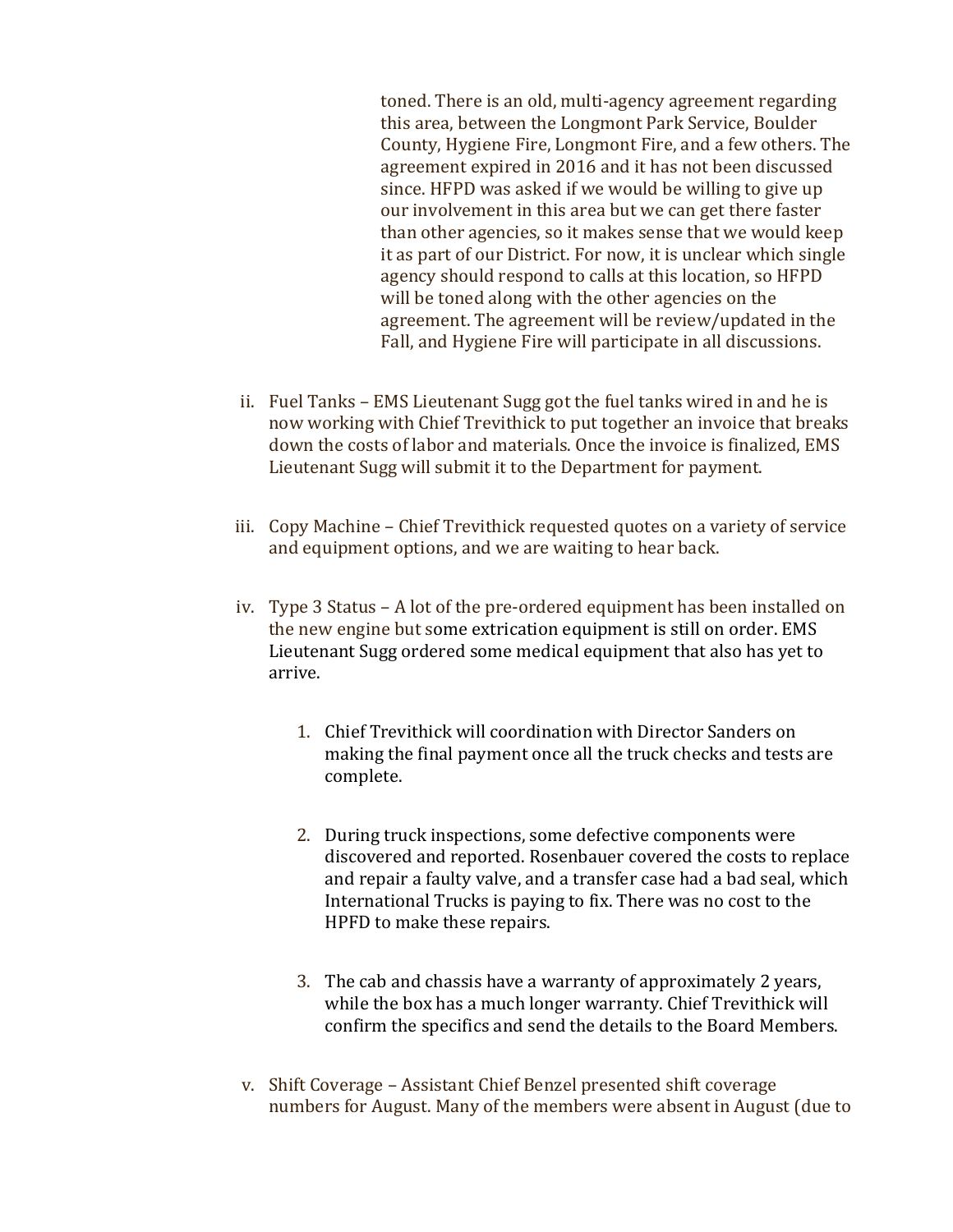academy, family obligations, deployments, etc.) but we still had 100% coverage for the entire month. With the exception of 7 dayshifts, on which there was only one person, every other shift had at least two people. HPFD volunteers are aware when shifts are not fully covered and are always quick to step up to provide additional resources. Overall, it was a very good showing in an unusually chaotic month.

- 1. Chief Trevithick is going to apply for backfill pay to cover the additional cost of calling in paid staff to cover for members who are on deployment. Members also run into overtime when they work more than 53 hours per week, which tends to happen when they are called to fill in for a deployed member. These additional payroll expense can be billed to the federal government for reimbursement.
- 2. A lot of the Department Members would like to work more than the allowed 48-53 weekly hours, and we may need them to do so if we have another extreme fire season next year. Director Snyder asked that Chief Trevithick include projections of additional payroll expense in his budget request, in the event that we decide to allow a bit more overtime in the next year. We're continuing to receive new member applications, so finding enough additional staff shouldn't be a problem, even if deployments continue at the same levels.
- vi. EMS Management In process, but no update at this time.
- vii. Wildland Deployments The older brush truck (2831), along with three Department members, have been on three deployments. Chief Trevithick reported that, for those three fires, the apparatus has earned the District close to \$50,000 in additional income!
	- 1. In addition to deployment revenue, any damage to apparatus or equipment while deployed is reimbursed, as well as workman's comp, and the extra administrative time that Chief Trevithick has to commit to tracking deployment-related expenses. Members are also reimbursed for travel and lodging.
		- All deployment expenses and personnel are tracked on spreadsheets on Google Drive, which the Board is able to access and review at any time.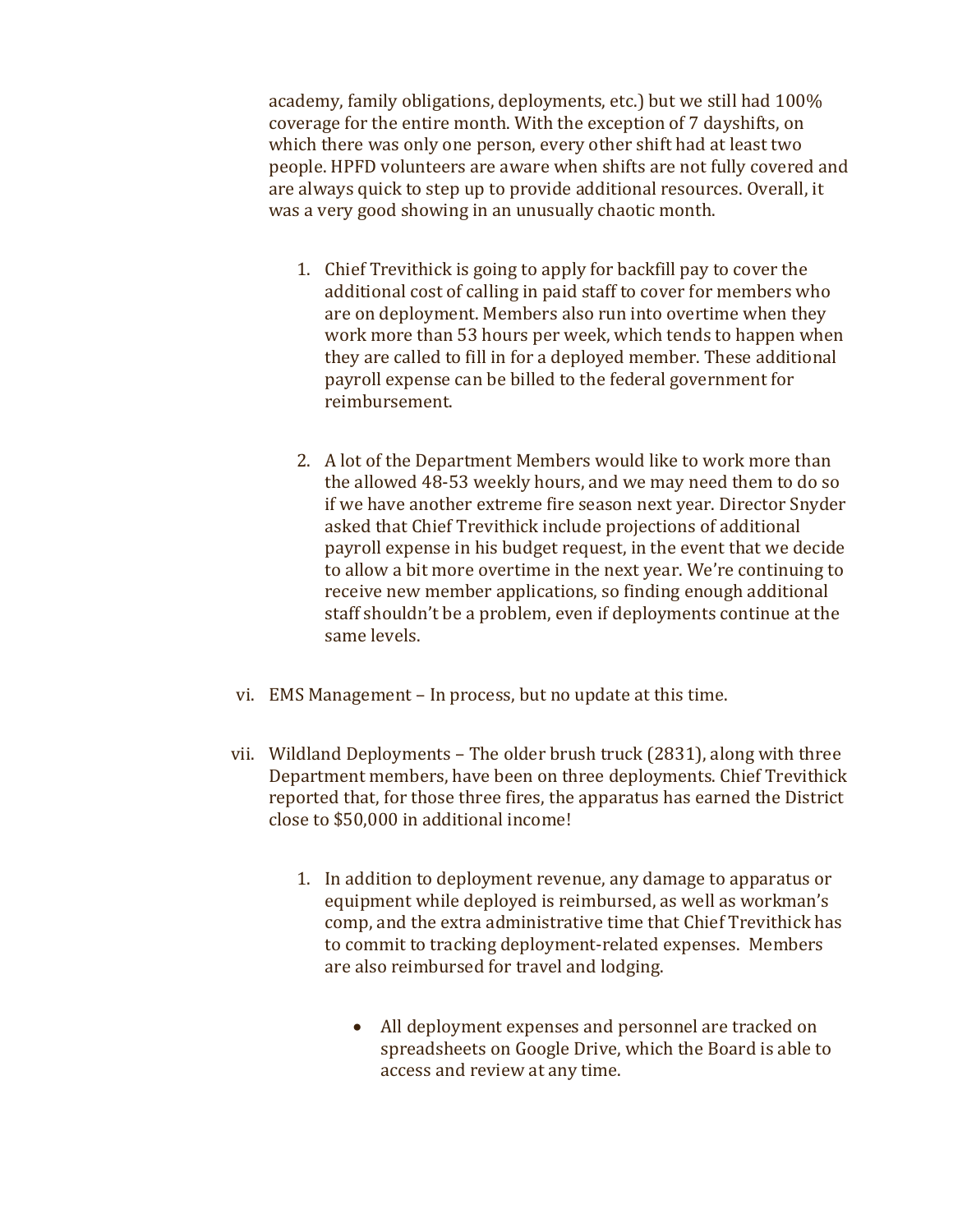- viii. COVID-19 Reimbursements There is grant money available to reimburse all COVID-related expenses and FF Ratkovitz is putting in a lot of work on this, and we are looking to get back up to \$3,500.
	- ix. Other Issues & Opportunities
		- 1. Lyons Fire would like to modify the auto aid agreement it has with the HFPD to include all major calls. Hygiene is already toned automatically for structure or wildfire calls (usually 2-3/year) in the Lyons District, but Lyons wants us on all Air and Major Accidents. HFPD usually ends up being called to respond for Mutual Aid to most of these anyway, so the only real difference is that the HFPD would be added to the initial tone, meaning that we would get called sooner. It is estimated that the new agreement will add around 30 calls  $({\sim}10{\text -}15\%)$  to our annual total.
			- Increasing the Auto Aid is beneficial for both Districts because it works both ways, and each one gets guaranteed support with a larger and faster response to all covered incidents. It also promotes good neighbor cooperation, and expands the number of opportunities for members of both Departments to gain more experience.
			- A MOTION to approve the Auto aid agreement with Lyons was made by Director Brinkman. Director Sanders seconded and the motion was approved by unanimous vote.
		- 2. Fire Marshal Dues: The fee schedule for fire prevention service and inspections has not been updated since 2014. Before we can raise fees, we need to give notice of public hearing and the Board needs to approve the changes. Fire Marshal Homyak will take these actions at the same time that we adopt the new code.

## VI. OLD BUSINESS

- a. Temporary Training Ground Lease Ongoing, but no update.
- b. Board Vacancy District resident Marty Butley attended this meeting as a person interested in joining the Board to fill Don Cole's recently vacated seat.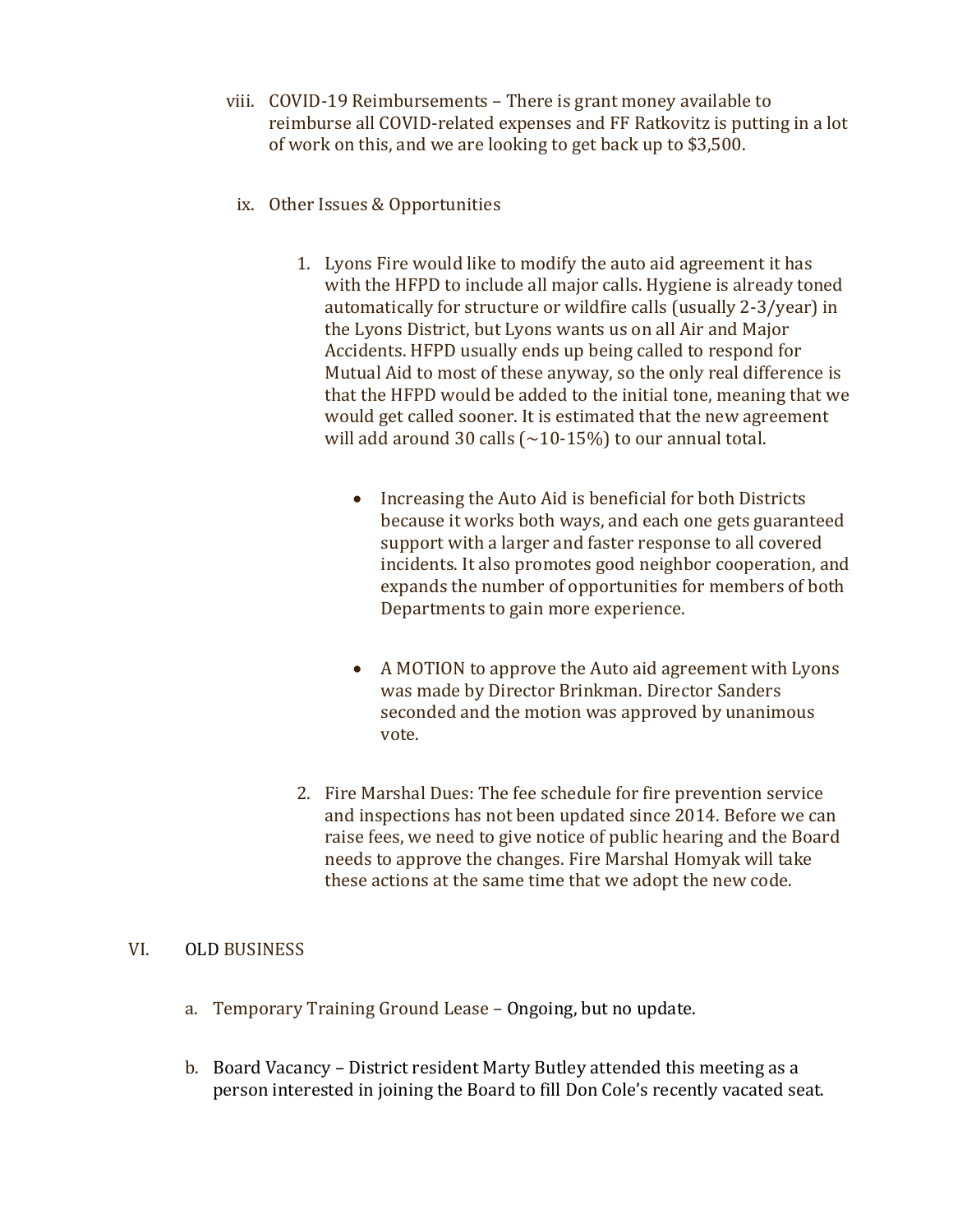Marty has lived in Hygiene for over 20 years and served as the HFPD's Designated Election Official in the 2020 elections earlier this year.

- i. A MOTION to appoint Marty Butley as a new HFPD Board Member was made by Director Sanders. Director Martin seconded and the motion was approved by unanimous vote.
- ii. Director Brinkman will get the paperwork together to officially appoint Marty to the Board.
- iii. Director Sanders got Director Butley set up with a HFPD email address and gave him access to the Google Drive files. Director Sanders will send Director Butley's new contact information to Chief Trevithick and the other Board members. Fire Marshal Homyak will get Director Butley set up on Emergency Reporting System (ERS).
- *VII.* EXECUTIVE SESSION *Director Martin updated the Board on recent activity regarding the post office lease, but it was determined there was no need for an executive session.*
	- a. Post Office Lease Director Martin reported that she sent the lease to a real estate attorney for review. She also communicated with a commercial property management firm to get an idea of pricing, and what income and expenses might be to rent the space. We are waiting to hear back from both of them.

#### VIII. NEW BUSINESS

- a. 2021 Budget Chief Trevithick has everyone's budget requests and will meet with Director Sanders to put them all together.
	- i. The Board will hold a Special Meeting on the September  $26<sup>th</sup>$  to discuss the budget. The meeting will take place outdoors at 1 p.m. at the Fire Station. All social distancing protocols will be enforced. Public Notices will be posted to alert the District of the meeting.
- b. Long Term Capital Plan Will be discussed at the Special Budget Meeting.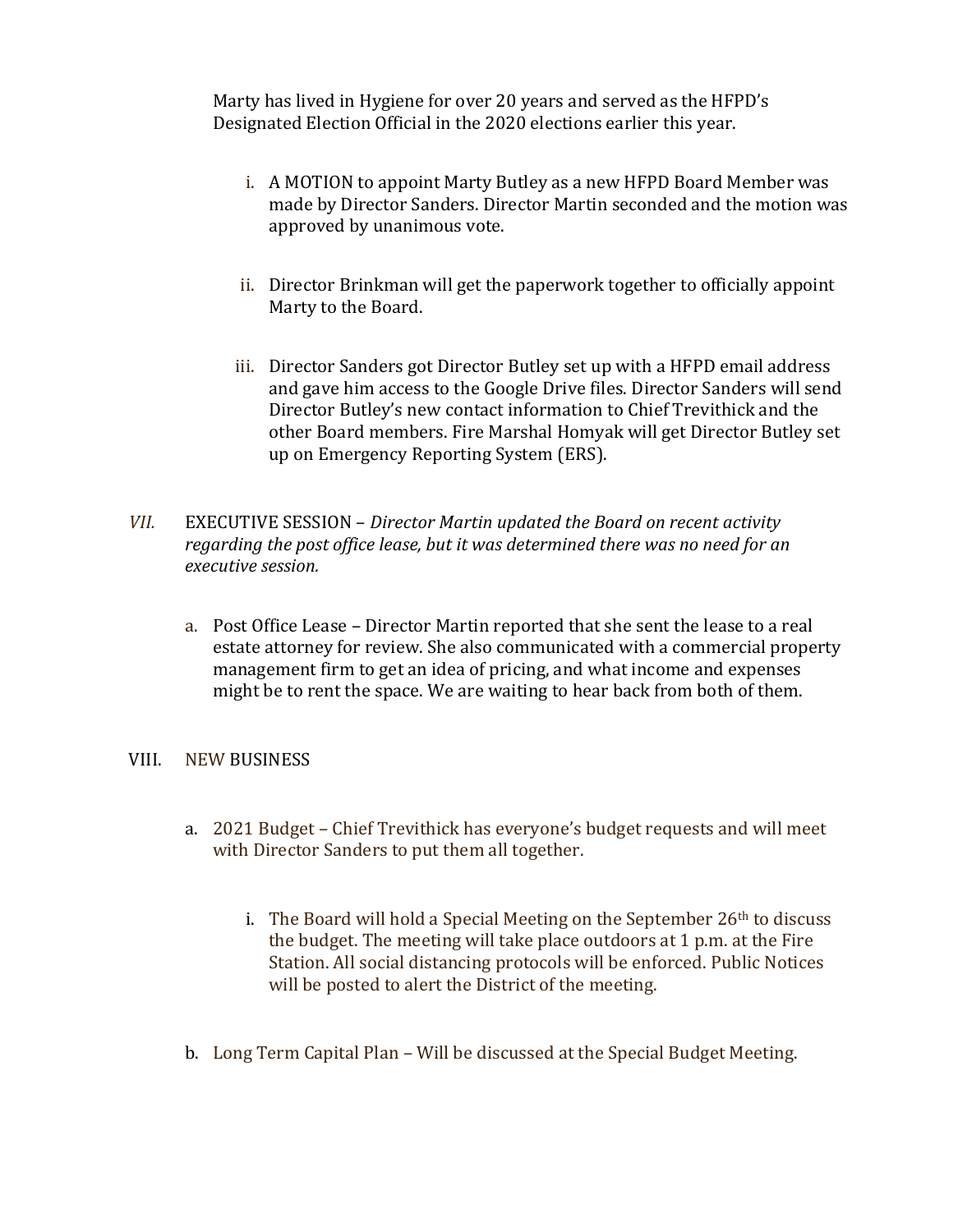c. Assistant Chief Benzel expressed concern about recent alterations to the working arrangements at the Boulder County training facility. The BCFFA office space at the facility changed and the equity of the new setup, relative to the amount paid by the BCFFA in annual fees, is unclear. As a training facility Board Member, Director Snyder offered some additional background on the reasons for, and benefits of, the new arrangements. Director Snyder does not feel that there is any reason for concern at this point, but assured Assistant Chief Benzel that the topic will be revisited if things change.

## IX. AGENDA NEXT MONTH

- a. Work Session? The Board is holding a special meeting on September  $26<sup>th</sup>$  to discuss the budget.
- b. Regular Meeting Chief Trevithick requested that the topic of Insurance be added to next month's Board Meeting agenda. Prior to the October meeting, Ron Tribbett is going to visit the Station to see the new engine and review our insurance policy to make sure that everything is covered and relevant. Chief Trevithick will update the Board on what was discussed.
- X. ADJOURNMENT A MOTION was made to adjourn the meeting was made by Director Brinkman at 8:39 PM. Director Martin seconded and the motion was approved by unanimous vote.

Motion/Resolution Summary:

- MOTION to approve the regular meeting minutes
- MOTION to approve the Auto aid agreement with Lyons
- MOTION to appoint Marty Butley as a new HFPD Board Member
- MOTION to adjourn the meeting

# **ACTION ITEMS:**

# **Chief Trevithick**

- − Coordination with Director Sanders on making the final payment once all the truck checks and tests are complete
- − Meet with Director Sanders to combine budget request from the various departments